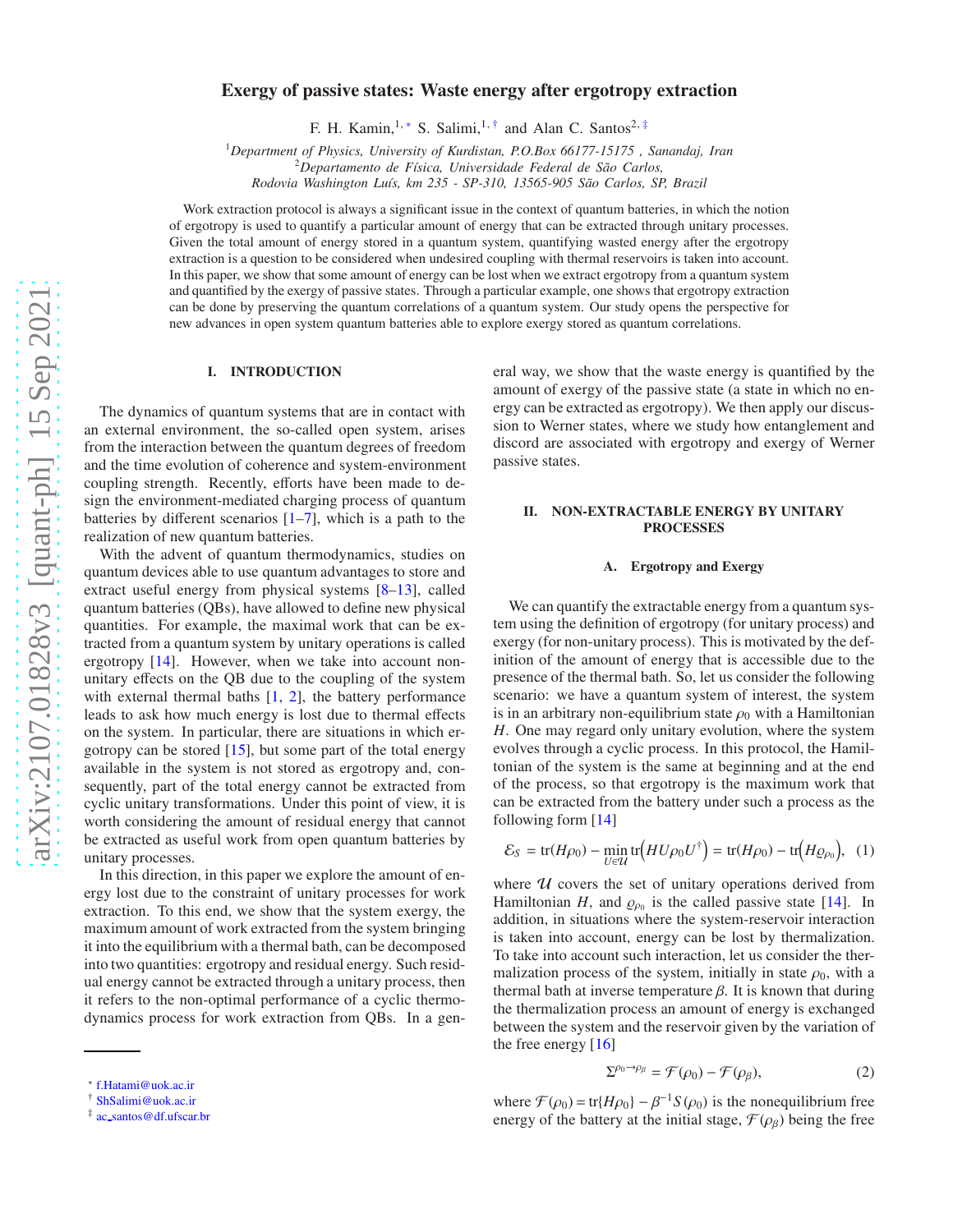

<span id="page-1-0"></span>Figure 1. Schematic representation of the three states addressed in our discussion. The ergotropy extraction process, which does not change the system entropy, is followed by the thermalization process that brings the system into equilibrium with the thermal reservoir at temperature  $β$ .

energy of the final equilibrium state  $\rho_{\beta} = e^{-\beta H}/Z$ , with the von Neumann entropy and the partition function given by  $S(\rho) = -\text{tr}[\rho \ln \rho]$  and  $Z = \text{tr}\{e^{-\beta H}\}\text{, respectively.}$  Since the quantity  $\Sigma^{\rho_0 \to \rho_\beta}$  is the amount of extractable work from a system through a process that brings the system into the equilibrium with a thermal reservoir, it is worth mentioning here that we can call it *exergy*. We use it in analogy with the thermodynamics classical definition of *exergy*, as defined by Zoran Rant [\[17\]](#page-4-8), from Greek 'ex' [εξ] and 'ergon' [εργ*o*ν].

## B. Residual energy after ergotropy extraction

It is known that after the ergotropy extraction, the internal energy of the system is not zero [\[14,](#page-4-4) [18](#page-4-9)], so that a residual amount of energy is yet available in the system. In order to quantify the amount of extractable energy after ergotropy extraction, we consider the dynamics as depicted in Fig. [1.](#page-1-0) The available work in an initial state  $\rho_0$  can be extracted in two ways: (i) a unitary process which brings the system into a passive state  $\varrho_{\rho_0}$ , so that the extractable work is quantified by ergotropy [\[14](#page-4-4)], and (ii) a non-unitary process that leads the system to the thermal equilibrium state  $\rho_{\beta}$ , quantified by the variation of the free energy [\[16\]](#page-4-7). As sketched in Fig. [1,](#page-1-0) it is possible to identify some amount of energy  $\Sigma_{\rm ex}$  so that the exergy  $\Sigma(\rho_0 \to \rho_\beta)$  extracted in the process  $\rho_0 \to \rho_\beta$ , and the extractable ergotropy  $\mathcal E$  in the process  $\rho_0 \to \rho_{\rho_0}$ , satisfy the balance equation  $\Sigma(\rho_0 \to \rho_\beta) = \mathcal{E} + \Sigma_{\text{ex}}$ , where  $\Sigma_{\text{ex}}$  is an available work that cannot be extracted by unitary processes. In fact, consider Eq. [\(2\)](#page-0-3) as

$$
\Sigma^{\rho_0 \to \rho_\beta} = \text{tr}\{H\rho_0\} - \beta^{-1}S(\rho_0) - [\text{tr}\{H\rho_\beta\} - \beta^{-1}S(\rho_\beta)], \quad (3)
$$

where we can assume the sum-zero equation given by tr $\{H^{(0)}\varrho_{\rho_0}\}$  – tr $\{H^{(0)}\varrho_{\rho_0}\}\$  in order to write

$$
\Sigma^{\rho_0 \to \rho_\beta} = \text{tr}\{H\rho_0\} - \text{tr}\{H\varrho_{\rho_0}\} - [\text{tr}\{H\rho_\beta\} - \beta^{-1}S(\rho_\beta)] + \text{tr}\{H\varrho_{\rho_0}\} - \beta^{-1}S(\rho_0).
$$
 (4)

Now, notice that the first two terms are associated with the ergotropy of the initial state  $\rho_0$ , so that

$$
\Sigma^{\rho_0 \to \rho_\beta} = \mathcal{E}(\rho_0) - \left[ \text{tr}\{H\rho_\beta\} - \beta^{-1} S(\rho_\beta) \right] + \text{tr}\{H\rho_{\rho_0}\} - \beta^{-1} S(\rho_0).
$$
 (5)

In addition, since the process that brings the system from state  $\rho_0$  to the passive state  $\rho_{\rho_0}$  is unitary, we also can write  $S(\rho_0) = S(\rho_{\rho_0})$ , and Eq. [\(5\)](#page-1-1) becomes

<span id="page-1-4"></span>
$$
\Sigma^{\rho_0 \to \rho_\beta} = \mathcal{E}(\rho_0) + \left[ \mathcal{F}(\varrho_{\rho_0}) - \mathcal{F}(\rho_\beta) \right]. \tag{6}
$$

In conclusion, as sketched in Fig. [1,](#page-1-0) the additional amount of energy  $\Sigma_{ex}$  is given by the free energy of the passive state associated to  $\rho_0$ , which is equivalent to exergy stored in the passive state  $\varrho_{\rho_0}$ , mathematically

<span id="page-1-2"></span>
$$
\Sigma_{\text{ex}} = \Sigma^{\varrho_{\rho_0} \to \rho_{\beta}} = \mathcal{F}(\varrho_{\rho_0}) - \mathcal{F}(\rho_{\beta}). \tag{7}
$$

This result can be understood in two different ways. The first interpretation refers to the uniqueness of an energetically efficient initial state for store ergotropy. In fact, given a system that interacts with a reservoir, the initial ergotropy is stored in a non-pure state  $\rho_0$ . Then, for a short time interval, we can drive the system in order to extract ergotropy through the optimal unitary operation  $U_{\text{opt}}$ . By adequately choosing the initial state so that  $U_{\text{opt}} \rho_0 U_{\text{opt}}^{\dagger} \to \rho_{\beta}$ , it is possible to see that  $\Sigma^{\rho_0 \to \rho_\beta} = 0$ , leading to  $\Sigma^{\rho_0 \to \rho_\beta} = \mathcal{E}(\rho_0)$ . In conclusion, all available energy of the system can be extracted as ergotropy. So, given the uniqueness of the thermal state  $\rho_{\beta}$ , for the optimal unitary operation  $U_{\text{opt}}$  we have the uniqueness of  $\rho_0$ . The second case refers to the way to efficiently extract energy. In addition, given that the quantity  $\Sigma^{\rho_{\rho_0} \to \rho_\beta}$  cannot be a negative number, this means that energy lost during the ergotropy extraction is expected as a natural process due to the entropy production. This second case can be understood as an immediate application of the second law of thermodynamics to quantum batteries. In fact, for  $\Sigma^{\rho_0 \to \rho_\beta} > 0$ , the Eq. [\(7\)](#page-1-2) gives

$$
\Delta S_{\text{ex}} > \beta \left( \text{tr} \{ H \rho_{\beta} \} - \text{tr} \{ H \varrho_{\rho_0} \} \right),\tag{8}
$$

where  $\Delta S_{\text{ex}} = S(\rho_{\beta}) - S(\rho_{\rho_0})$  is the entropy production required to extract the exergy stored in the system. Then, given that during the thermalization process the heat exchanged between the system and reservoir is given by the internal energy variation of the system [\[19\]](#page-4-10), we conclude that  $\Delta S_{ex} > \beta Q$ .

## III. RESIDUAL ENERGY AS QUANTUM CORRELATIONS

In this section, we show that quantum correlations after ergotropy extraction can preserve a non-zero amount of energy. To this end, we consider a two-spin Werner state given by

<span id="page-1-3"></span>
$$
\rho_{\rm w} = \frac{1-\varepsilon}{4} \mathbb{1} + \varepsilon \left| \beta \right\rangle \left\langle \beta \right|, \tag{9}
$$

<span id="page-1-1"></span>with the Bell state  $|\beta\rangle = (|\uparrow \uparrow\rangle + |\downarrow \downarrow\rangle)/\sqrt{2}$ . The above state is adequate for our study because we can adequately choose  $\varepsilon$ to control the amount of quantum correlation of  $\rho_w$ . In particular, here we consider concurrence [\[20\]](#page-4-11) as the measurement of entanglement, and quantum discord [\[21,](#page-4-12) [22](#page-4-13)] as correlations beyond entanglement. The concurrence is given by  $C(\rho) = \max\{0, \lambda_1 - \lambda_2 - \lambda_3 - \lambda_4\}$ , where  $\lambda_n$  are the eigenvalues of the operator  $\sqrt{\rho^{1/2} \tilde{\rho} \rho^{1/2}}$  in decreasing order, with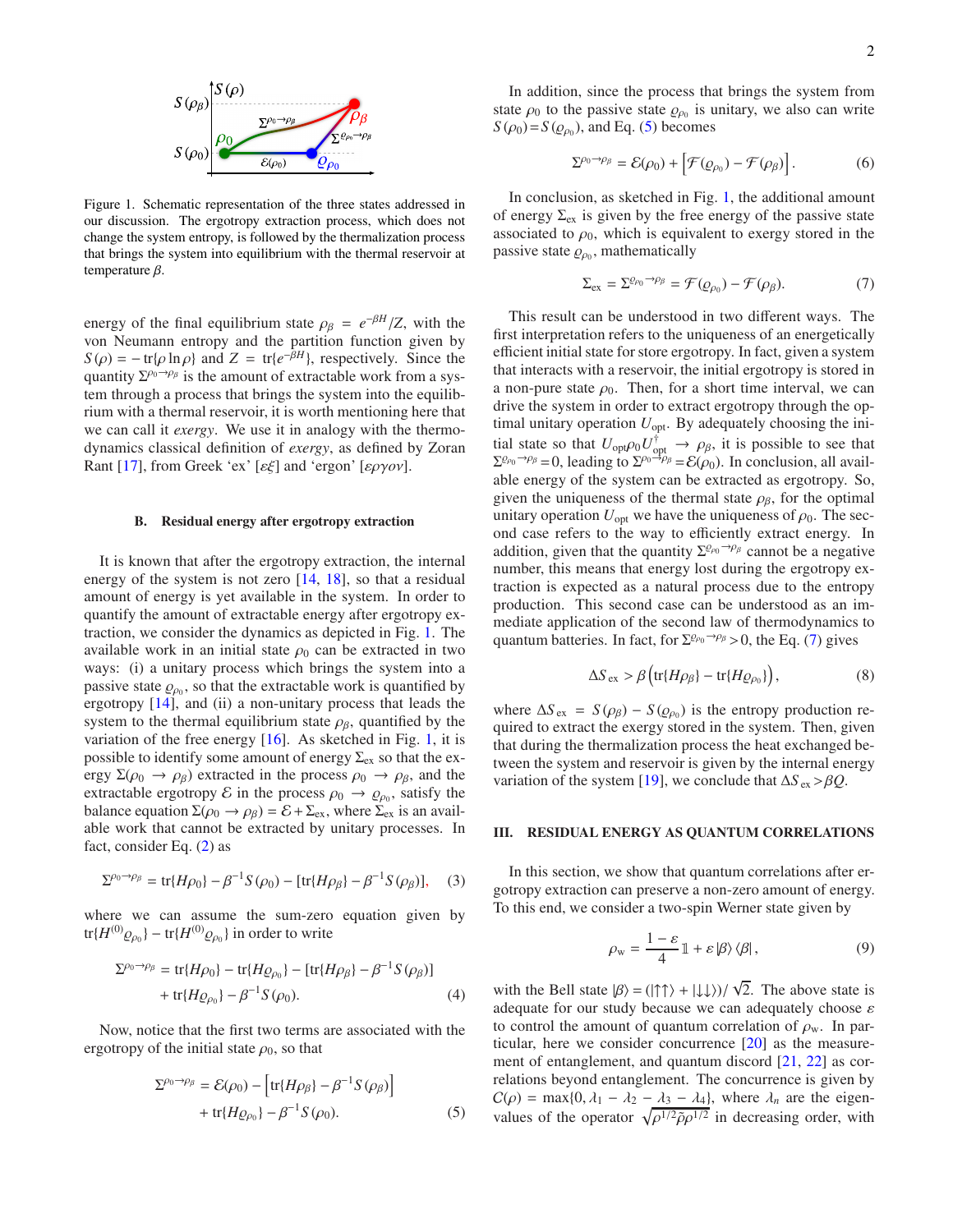$\tilde{\rho} = (\sigma_y \otimes \sigma_y)\rho^*(\sigma_y \otimes \sigma_y)$ , being the complex conjugate  $\rho^*$  of  $\rho$ taken in the basis  $|0\rangle$  and  $|1\rangle$  of the system. Quantum discord is computed from the one-sided trace distance discord (TDD)  $\mathcal{D}(\rho) = D^{(\rightarrow)}(\rho)$  for *X*-states as

$$
\mathcal{D}(\rho) = \frac{1}{2} \sqrt{\frac{\gamma_1^2 \max\{\gamma_3^2, \gamma_2^2 + x^2\} - \gamma_2^2 \max\{\gamma_3^2, \gamma_1^2\}}{\max\{\gamma_3^2, \gamma_2^2 + x^2\} - \min\{\gamma_3^2, \gamma_1^2\} + \gamma_1^2 - \gamma_2^2}},
$$
(10)

where  $\gamma_1 = 2(\rho_{32} + \rho_{41}), \gamma_2 = 2(\rho_{32} - \rho_{41}), \gamma_3 = 1 - 2(\rho_{22} + \rho_{33}),$ and  $x=2(\rho_{11}+\rho_{22})-1$ . Then, for the state in Eq. [\(9\)](#page-1-3), one gets

$$
\mathcal{D}(\rho_{\rm w}) = \frac{\varepsilon}{2}, \ \ C(\rho_{\rm w}) = \max\left[0, \frac{3\varepsilon - 1}{2}\right]. \tag{11}
$$

The discord considered here is motivated by recent results shown in Ref. [\[23\]](#page-4-14), where a room-temperature quantum battery has been proposed by storing ergotropy as quantum discord given in Eq.  $(10)$ . We also consider the quantum discord as originally defined by Olliver and Zurek [\[21\]](#page-4-12) (see Appendix [A\)](#page-4-15), since an analytical expression of the discord for X-states has been proposed in Ref. [\[24\]](#page-4-16). As we shall see, both quantum discord and entanglement of the passive state depend on the Hamiltonian of the system. In general, the passive state of a system depends on the reference Hamiltonian used to set the system ergotropy. In order to illustrate this situation, we consider here two different scenarios: the Ising and Heisenberg models. As we shall see, while the energy eigenstates of the Ising Hamiltonian do not present entanglement, quantum correlations are observed for the energy eigenstates of the Heisenberg Hamiltonian.

## A. Ising Hamiltonian

First, we focus on the Ising model, whose reference Hamiltonian reads as

$$
H_{Is} = H_0 + H_{int}^{\text{Is}},\tag{12}
$$

with  $H_0 = \sum_{i=1,2} \hbar \omega \sigma_z^i$  and  $H_{int}^{\text{Is}} = J \hbar \sigma_z^1 \sigma_z^2$  being the free and interaction Hamiltonians of the coupled qubit system, respectively. Where  $\sigma_z^i$  (*i* = 1, 2) belongs to the set of standard Pauli matrices  $\sigma_j$  with  $j \in \{x, y, z\}$  for each subsystem and,  $J \ge 0$ (by definition) is the strength of two-body interaction. The eigenenergies can be found by the direct diagonalization of the reference Hamiltonian *HIs* in following set

$$
spectrum = \{-J\hbar, -J\hbar, (J - 2\omega)\hbar, (J + 2\omega)\hbar\},\qquad(13)
$$

in which the ordering depends on the values of *J* and  $\omega$ , associated with eigenstates  $|\downarrow \uparrow \rangle$ ,  $|\uparrow \downarrow \rangle$ ,  $|\downarrow \downarrow \rangle$ ,  $|\uparrow \uparrow \rangle$ , respectively. Here,  $|\downarrow\rangle$  is the ground state and  $|\uparrow\rangle$  is the excited state of a single qubit. Consequently, since we can have crossing levels in the transition from *J* − 2ω ≤ − *J* to *J* − 2ω > − *J*, we can be considered two feasible situations  $\omega \geq J$  and  $\omega < J$ , to achieve an increasing order of energy levels. In the former case, one can obtain  $\mathcal{E}(\rho_w) = 2\varepsilon \omega \hbar$ , where the passive state is given by

$$
\varrho_{\rho_{\rm w}}^{\rm Is}(\omega \ge J) = \frac{1 - \varepsilon}{4} \mathbb{1} + \varepsilon \left| \downarrow \downarrow \right\rangle \left\langle \downarrow \downarrow \right|, \tag{14}
$$

and for the latter, we have  $\mathcal{E}(\rho_w) = 2\varepsilon J\hbar$  with the corresponding passive state

$$
\varrho_{\rho_{\rm w}}^{\rm Is}(\omega < J) = \frac{1 - \varepsilon}{4} \mathbb{1} + \varepsilon \left| \downarrow \uparrow \right\rangle \left\langle \downarrow \uparrow \right|.
$$
 (15)

<span id="page-2-0"></span>Therefore, the maximum charge of the battery fulfill the following form

<span id="page-2-2"></span>
$$
\mathcal{E}^{\text{Is}}(\rho_{\text{w}}) = \mathcal{E}_0^{\text{Is}} \varepsilon, \ \ \mathcal{E}_0^{\text{Is}} = \begin{cases} 2\omega\hbar & \omega \ge J \\ 2J\hbar & \omega < J \end{cases}, \tag{16}
$$

<span id="page-2-1"></span>for any desired value  $\varepsilon$ . By comparing Eqs. [\(11\)](#page-2-1) and [\(16\)](#page-2-2), we see that the ergotropy can be written in terms of the quantum discord as  $\mathcal{E}^{\text{Is}}(\rho_w) = 2\mathcal{D}(\rho_w)\mathcal{E}_0^{\text{Is}}$ . In addition, we can see that  $C(\rho_w) = 0$  and  $\mathcal{E}(\rho_w) \neq 0$  for  $0 \leq \varepsilon \leq 1/3$ . This proves that, in general, entanglement is not an accessible resource for maximum work extraction compared to quantum discord in such a model. On the other hand, it is straightforward to investigate that  $C(\mathcal{Q}_{\rho_w}^{\text{Is}})$  and  $\mathcal{D}(\mathcal{Q}_{\rho_w}^{\text{Is}})$  are zero for both  $\omega < J$  and  $\omega \geq J$ . So it can be argued that ergotropy is entirely stored in quantum discord.

According to Eq. [\(6\)](#page-1-4), after the ergotropy extraction procedure, we have an amount of energy that cannot be extracted through a coherent interaction with an external field, which leads to a unitary process. Such residual amount of energy can be obtained for the Ising model as follow

$$
\Sigma^{\varrho_{\rho_0}\to\rho_{\beta}} = \Sigma_0 \varepsilon + \beta^{-1} C_{\text{Is}}, \quad \Sigma_0 = \begin{cases} (J - 2\omega)\hbar & \omega \ge J \\ -J\hbar & \omega < J \end{cases}, \tag{17}
$$

where  $C_{\text{Is}} = \ln(Z_{\text{Is}}) - S(\varrho_{\rho_w}^{\text{Is}})$ , with  $Z_{\text{Is}} = 2(e^{\beta J \hbar} +$  $e^{-\beta J\hbar} \cosh[2\beta \omega \hbar]$ ) the partition function of thermal state  $\rho_{\beta}$ and  $S(\varrho_{\rho_w}^{\text{Is}})$  the entropy of the passive state given by

$$
S(\varrho_{\rho_w}^{\text{Is}}) = 2\ln 2 - \left[\frac{3(1-\varepsilon)}{4}\ln(1-\varepsilon) + \frac{(1+3\varepsilon)}{4}\ln(1+3\varepsilon)\right].\tag{18}
$$

It is important to mention that, besides the exergy depends on the parameter  $\varepsilon$ , it is not associated with any amount of correlation, since the passive state  $\rho_{\rho_w}^{\text{Is}}$ , does not present any quantum correlation. Then, exergy of passive states for the Ising Hamiltonian is not stored as correlations.

## <span id="page-2-3"></span>B. Heisenberg Hamiltonian

The Heisenberg Hamiltonian describes a system where the interaction part is given by

$$
H_{\text{int}}^{\text{H}} = \frac{J\hbar}{\sqrt{2}} \left( \sigma_x^1 \sigma_x^2 + \sigma_y^1 \sigma_y^2 \right),\tag{19}
$$

where factor  $\sqrt{2}$  is considered here to give a fair comparison with the Ising model, so that  $||H_{int}^{H}|| = ||H_{int}^{H}||$ , being  $||A|| = (\text{tr}(AA^{\dagger}))^{1/2}$  the Hilbert-Schmidt norm of the operator *A*. This quantity allows for quantifying the thermodynamic cost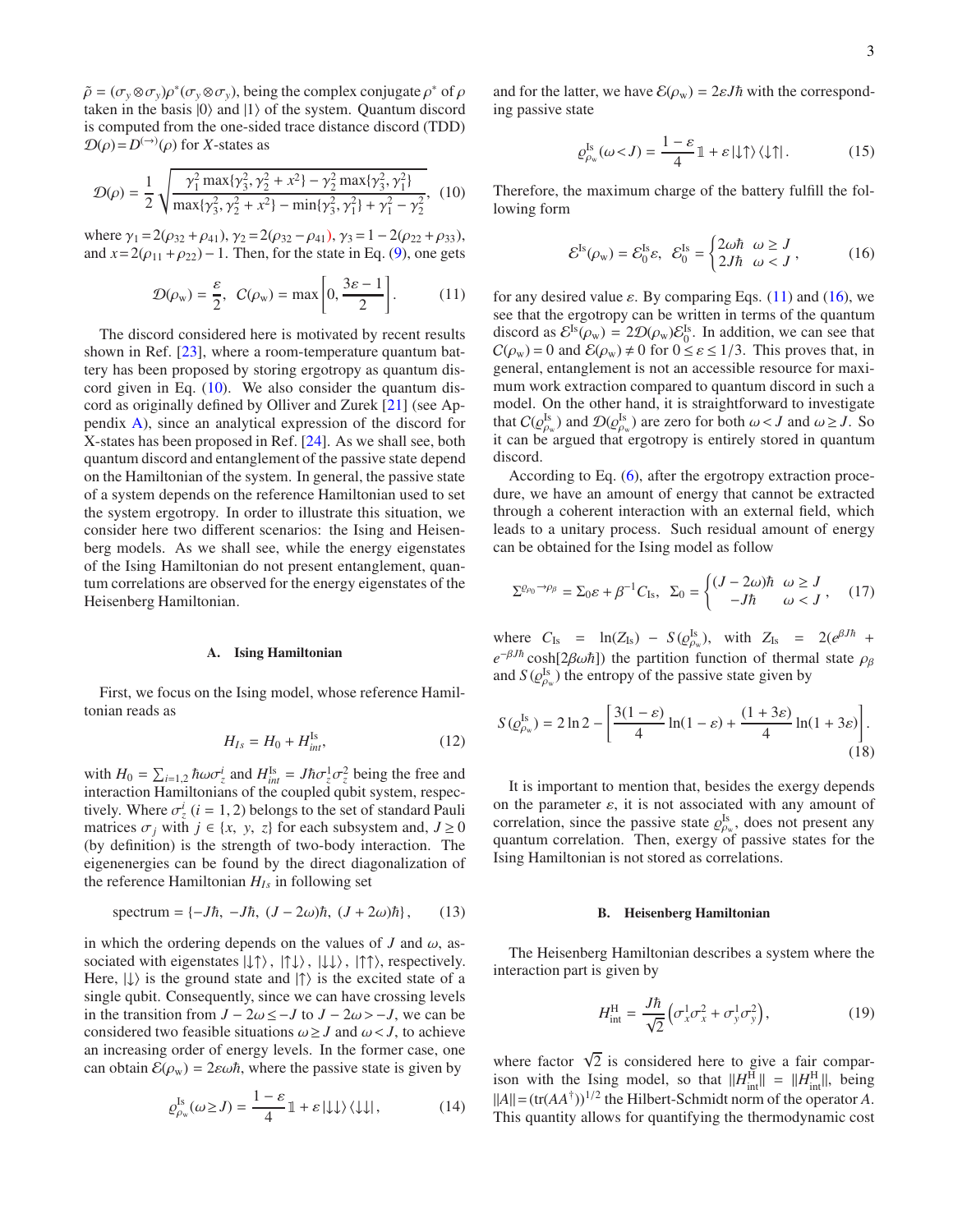of implementing the dynamics driven by an arbitrary Hamiltonian [\[25\]](#page-4-17). By computing the spectrum of the reference Hamiltonian  $H_{\rm H} = H_0 + H_{\rm int}^{\rm H}$ , we find

$$
\text{spectrum} = \left\{-\sqrt{2}J\hbar, -2\omega\hbar, \sqrt{2}J\hbar, 2\omega\hbar\right\},\qquad(20)
$$

with eigenstates  $(|\downarrow \uparrow \rangle - |\uparrow \downarrow \rangle)/\sqrt{2}$ ,  $|\downarrow \downarrow \rangle$ ,  $(|\downarrow \uparrow \rangle + |\uparrow \downarrow \rangle)/\sqrt{2}$  and |↑↑), respectively. We stress that, for this case, whenever we have  $|J| > \sqrt{2} |\omega|$ , the ground state of the system is a maximally entangled state. After a detailed analysis, it is possible to show that the ergotropy can be adequately written as

$$
\mathcal{E}^{\mathrm{H}}(\rho_{\mathrm{w}}) = \mathcal{E}_{0}^{\mathrm{H}}\varepsilon, \ \ \mathcal{E}_{0}^{\mathrm{H}} = \begin{cases} 2\omega\hbar & \omega \ge J/\sqrt{2} \\ \sqrt{2}J\hbar & \omega < J/\sqrt{2} \end{cases},\tag{21}
$$

Similar to the Ising case, given an arbitrary value for  $\varepsilon$ , it is not possible to write  $\mathcal{E}(\rho_w) \propto C(\rho_w)$ , however, we can write  $\mathcal{E}^H(\rho_w) = 2\mathcal{D}(\rho_w)\mathcal{E}_0^H$ . Therefore, we conclude that the ergotropy stored in the Werner state is not stored as entanglement, but ergotropy is stored quantum discord. Then, given recent results on discord-based ergotropy [\[23](#page-4-14)], we understand that entanglement is not the main quantum resource of quantum batteries in general and confirms the results presented in [\[11](#page-4-18)]. Then, after ergotropy extraction, the passive state for the Heisenberg Hamiltonian reads as

$$
\varrho_{\rho_{\rm w}}^{\rm H}(\omega \ge J/\sqrt{2}) = \frac{1-\varepsilon}{4} \mathbb{1} + \varepsilon |\!\downarrow\downarrow\rangle \langle\downarrow\downarrow| \,, \tag{22}
$$

for the regime where  $\omega \geq J/\sqrt{2}$ . In this case, we can see the amount of energy  $\mathcal{E}(\rho_w) = 2\varepsilon\hbar\omega$  is extracted from the system so that the passive state has no amount of correlation. In fact, from concurrence and discord we find  $C(Q_{\rho_w}^H) = \mathcal{D}(Q_{\rho_w}^H) = 0$ . Therefore, the maximum work extraction comes with fully "correlation extraction".

On the other hand, by considering the case with  $\omega < J/\sqrt{2}$ we get the passive state

$$
\varrho_{\rho_{\rm w}}^{\rm H}(\omega < J/\sqrt{2}) = \frac{1-\varepsilon}{4} \mathbb{1} + \varepsilon \left| \beta_{-} \right\rangle \left\langle \beta_{-} \right|, \tag{23}
$$

where  $|\beta_-\rangle = (|\uparrow\downarrow\rangle - |\downarrow\uparrow\rangle)/\sqrt{2}$  is the singlet-state of two-qubit, one of the Bell states. It is worth highlighting this case for a particular motivation: the ergotropy extraction can be done without changing the amount of correlation in the system. To the best of our knowledge, such a result was not observed so far and it has an implication different from our previous discussion. Because the states  $\varrho_{\rho_w}^H(\omega < J/\sqrt{2})$  and  $\rho_w$  have the same amount of correlation, since we can obtain  $\rho_w$  up to local rotations in  $\varrho_{\rho_w}^H(\omega < J/\sqrt{2})$ , we understand that the ergotropy of the system with Heisenberg Hamiltonian, where  $\omega < J/\sqrt{2}$ , is not stored as correlations. It means that by increasing the interaction strength of the system, the ergotropy of Werner states can be extracted from the system without destroying correlations in the system, leading then to a Werner passive state.

According to the final interpretations of the previous section, it turns out that the passive state exergy can be a physical justification for such an event. To clarify this idea underlying the waste energy, we find the exergy of passive state in the following form

$$
\Sigma^{\varrho_{\rho_0}\to\rho_{\beta}} = \Sigma_0 \varepsilon + \beta^{-1} C_H, \quad \Sigma_0 = \begin{cases} -2\omega\hbar & \omega \ge \frac{J}{\sqrt{2}} \\ -\sqrt{2}J\hbar & \omega < \frac{J}{\sqrt{2}} \end{cases}, \tag{24}
$$

with  $C_{\text{H}} = \ln(Z_{\text{H}}) - S(\varrho_{\text{p}_{\text{w}}}^{\text{H}})$ , with  $Z_{\text{H}} = 2(\cosh[\sqrt{2\beta}J\hbar] +$  $cosh[2\beta\omega\hbar]$ ) and  $S(\varrho_{\rho_w}^H)$  given by Eq. [\(18\)](#page-2-3), since the passive state  $\rho_{\rho_w}^H$  can be obtained from  $\rho_{\rho_w}^{Is}$  through unitary operations for any  $J$  and  $\omega$ . As the main result, it is possible to see that part of the exergy is stored as discord, since we can rewrite the above equation as  $\Sigma^{\rho_{p_0}\to\rho_{\beta}} = 2\Sigma_0 \mathcal{D}(\rho_w) + \beta^{-1}C_H$ , where we have used  $\varepsilon = 2\mathcal{D}(\rho_w)$  obtained from Eq. [\(11\)](#page-2-1).

<span id="page-3-0"></span>As shown in Appendix [A,](#page-4-15) it is worth mentioning that a different quantifier of discord can be considered here. For example, we can use the original proposal, by Olliver and Zurek [\[21\]](#page-4-12), of quantum discord and explore the analytical results obtained in Ref. [\[24\]](#page-4-16). As a result, we stress that the trace distance discord is more adequate to describe the amount of ergotropy stored in the system as quantum correlations of the system.

#### IV. CONCLUSION

This paper dealt with the loss of energy from a (cyclic) unitary work extraction from a quantum system, where such an amount of energy is identified as the exergy of the quantum passive state. We showed that, in general, in a real scenario the ergotropy leads to loss of energy due to the limitation of the unitary process. In addition, given the system-bath interaction that leads to the thermalization process, we discussed the existence and uniqueness of an optimal passive state for ergotropy and exergy extraction. From the point of view of the second thermodynamics law, we explain our main result as a natural consequence of the entropy production of the thermalization process for exergy extraction. As an application of our results, it is possible to identify a family of ergotropy and exergy extraction where the total amount of quantum correlations (as quantified by the quantum discord) of the system is conserved. Then, it implies that the exergy of a quantum passive state can be stored as quantum correlations. Since exergy is the amount of energy extractable through a thermalization process, a new prospect is opening up for exploring protocols of operational open quantum batteries.

# ACKNOWLEDGMENTS

This work has been supported by the University of Kurdistan. F. H. Kamin and S. Salimi thank Vice Chancellorship of Research and Technology, University of Kurdistan. A.C.S. acknowledges the financial support of the S˜ao Paulo Research Foundation (FAPESP) (Grant No. 2019/22685-1).